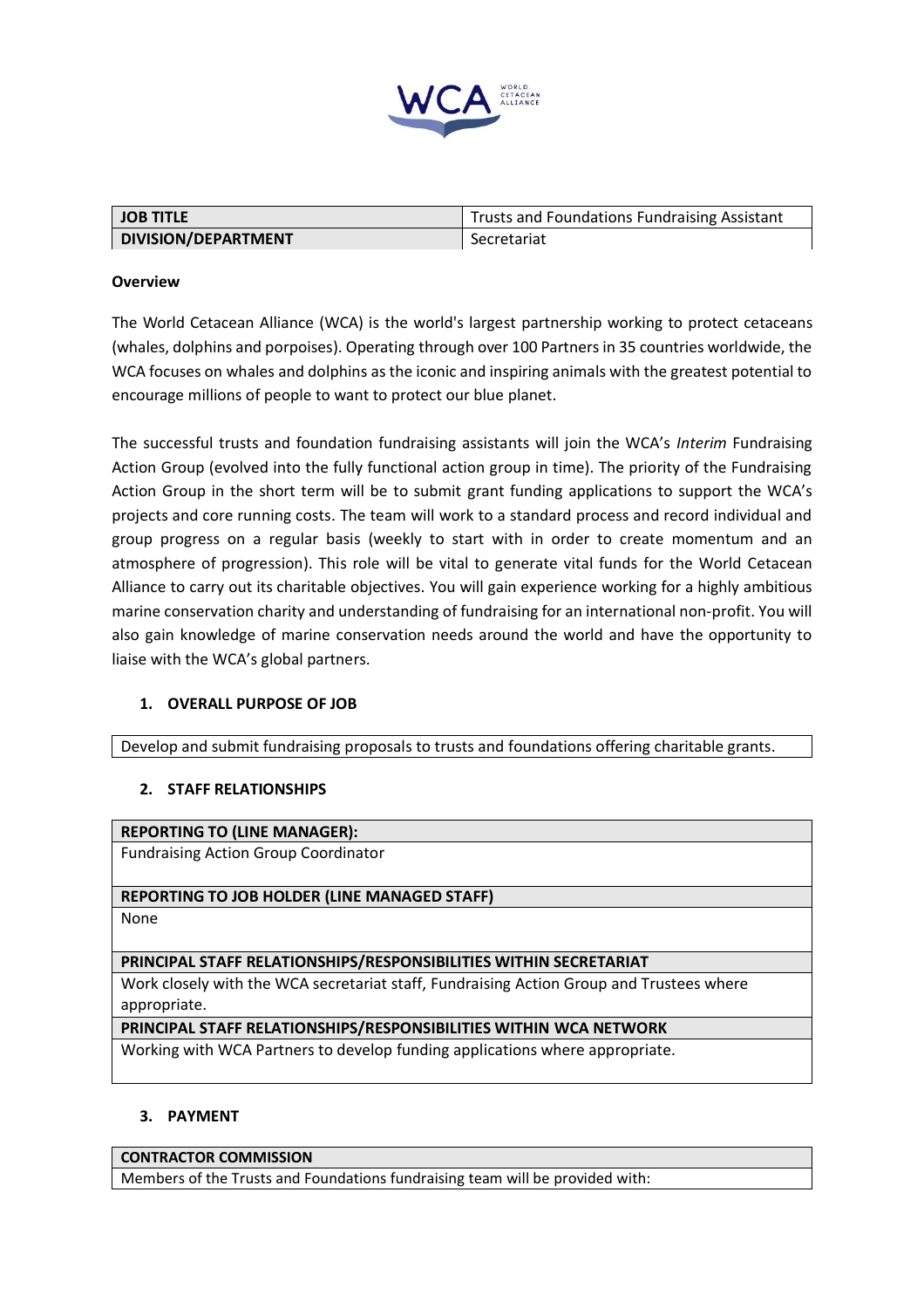

a) A flat fee on completion of specific tasks within the role at the **point of application**. b) An additional bonus commission that will be paid to the lead author if the **grant is successful.** Full details are available on application or by request in the supporting document: Fundraising Action Group – Trusts and Foundations.

## **4. KEY WORKING RELATIONSHIPS**

| <b>CONTACT</b>            | <b>LEVEL</b> | <b>CONTACT</b>              | <b>LEVEL</b> | <b>CONTACT</b>               | <b>LEVEL</b> |
|---------------------------|--------------|-----------------------------|--------------|------------------------------|--------------|
|                           | $(1-3)$      |                             | $(1-3)$      |                              | $(1-3)$      |
| <b>WCA Network</b>        | 3            | <b>General Public</b>       |              | <b>Cooperate partners</b>    | 0            |
| organisational staff      |              |                             |              |                              |              |
| <b>WCA Global Council</b> | 0            | <b>Press &amp; Media</b>    | 0            | <b>Institutional Funders</b> | 3            |
| <b>WCA Action Groups</b>  | 3            | <b>Scientific Community</b> | 0            |                              |              |
| <b>Suppliers/Service</b>  | 0            | <b>Individual Donors</b>    | 0            |                              |              |
| providers                 |              |                             |              |                              |              |
|                           |              |                             |              |                              |              |

## **Level of Contact**

1 = General Informing. "Appearance, first impressions". May have some independent outside exposure and contact, primarily informative.

2 = Presenting/Representing/Reporting "Relationship management". Frequent exposure representing WCA. Maintaining individual contacts. Frequently managing information flow. 3 = Justifying/Negotiating - "Influencing decision makers". Frequent exposure as lead contact, representing WCA to highly influential people. Responsible for complex and sensitive/high risk communications

# **5. MAIN DUTIES/WORK PROGRAMME RESPONSIBILITIES**

#### **BY MAIN WORK AREA**

- Follow the clear process for grant applications set out by the WCA in the supporting document: Fundraising Action Group – Trusts and Foundations.
- Identifying new funding sources (grants trusts and foundations).
- Identifying suitable programmes and projects to present to funders independently and in consultation with the relevant staff.
- Liaising with WCA Partners to develop joint projects for grant proposals.
- Producing and submitting high quality proposals to secure both restricted and unrestricted funding as required.
- Assisting and reviewing periodically the proposals carried out by the members of the Fundraising Action Group.
- Managing and maintaining funder databases including up to date grant progress tracking.